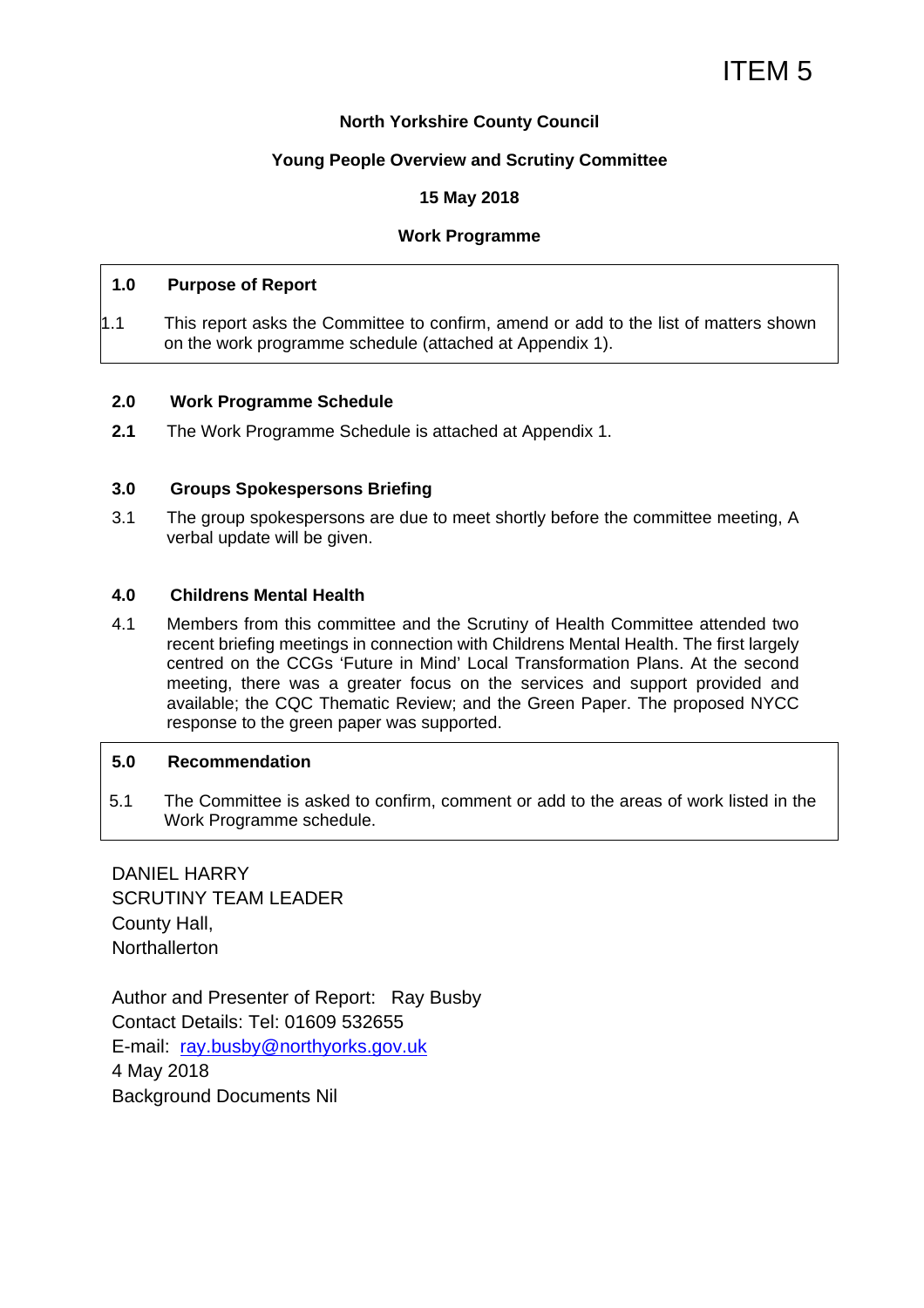# YOUNG PEOPLES OVERVIEW AND SCRUTINY COMMITTEE

## **Scope**

The interests of young people, including education, care and protection and family support.

## **Meeting Details**

| <b>Committee Meetings</b> | Friday 29 June 2018 at 10.30am     |              |
|---------------------------|------------------------------------|--------------|
|                           | Friday 7 September 2018 at 10.30am |              |
|                           | Friday 7 December 2018 at 10.30am  |              |
|                           | Friday 1 March 2019 at 10.30am     |              |
|                           | Friday 1 March 2019 at 10.30am     |              |
|                           |                                    | Friday 19 Ja |
| Mid Cycle Briefing        | Friday 1 June 2018 at 10.30am      |              |
|                           | Friday 19 October 2018 at 10.30am  |              |
|                           | Friday 18 January 2019 at 10.30am  |              |
|                           | Friday 12 April 2019 at 10.30am    |              |
|                           |                                    |              |

## **Programme**

| Friday 29 June 2018          |                                                                                                                        |                                                                                                              |                           |
|------------------------------|------------------------------------------------------------------------------------------------------------------------|--------------------------------------------------------------------------------------------------------------|---------------------------|
| <b>Small Schools</b>         | How the authority continues in its role of<br>championing children and challenge schools<br>no matter their governance | The action being taken to ensure<br>small schools achieve good<br>educational outcomes                       |                           |
| <b>Coastal Opportunities</b> | <b>Plan and Profiles</b>                                                                                               |                                                                                                              | Katharine<br><b>Bruce</b> |
| Safeguarding                 | Chairman of Childrens Safeguarding Board<br>Dialogue about commitment of partners to<br>Safeguarding agenda.           | Part of a wider consideration of<br>safeguarding. Possible specific<br>focus on Child Sexual<br>Exploitation | <b>Nick Frost</b>         |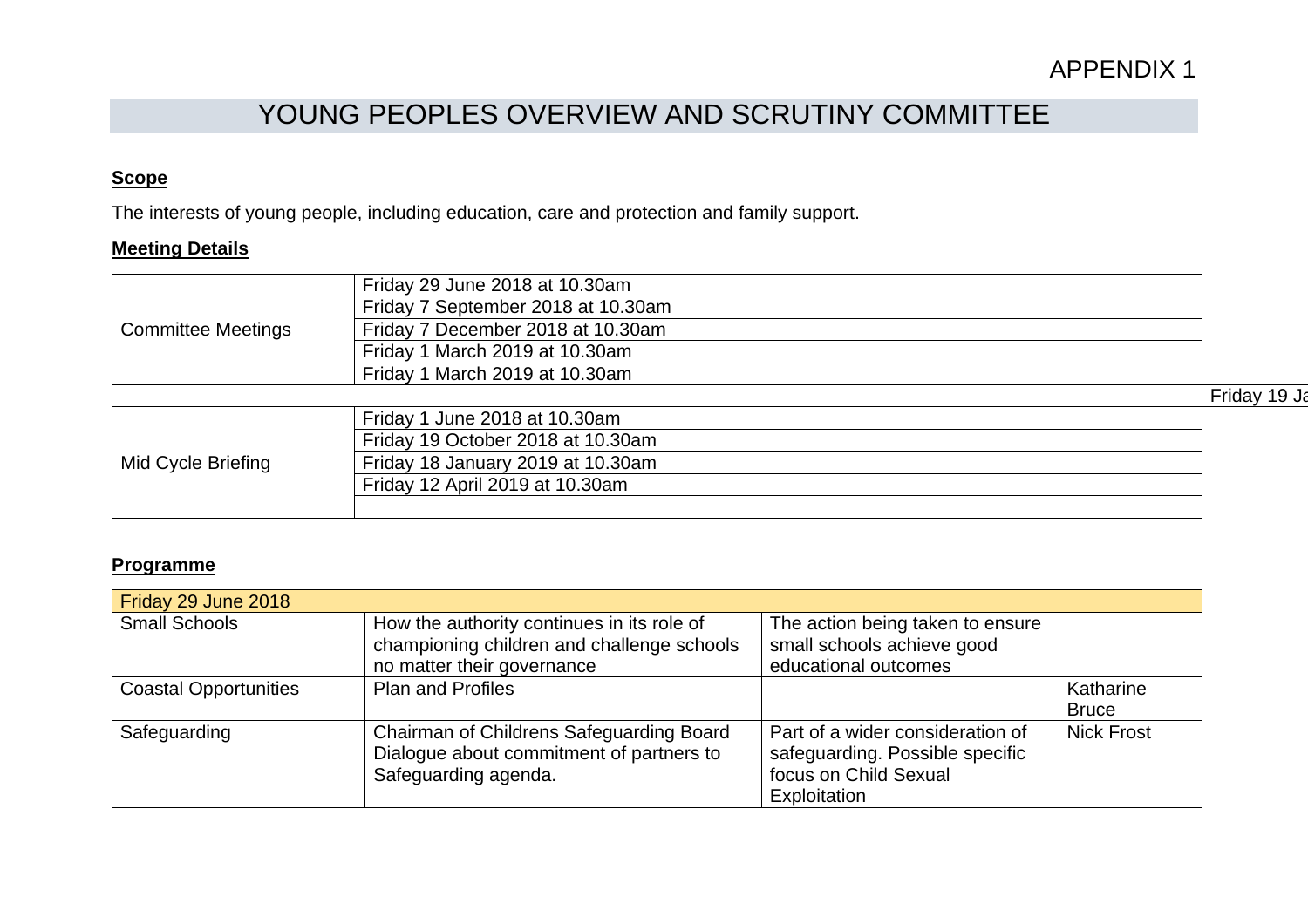| Roles and Responsibilities<br>of Parent Governors                                             | The changing role of governors and their<br>responsibilities for performance.                                                                                                                             | What is the picture regarding<br>effective governance and the<br>extent to which schools are<br>transparent and open about their<br>decision making?                                                                                                                                                  |              |
|-----------------------------------------------------------------------------------------------|-----------------------------------------------------------------------------------------------------------------------------------------------------------------------------------------------------------|-------------------------------------------------------------------------------------------------------------------------------------------------------------------------------------------------------------------------------------------------------------------------------------------------------|--------------|
| <b>Supporting Underperforming</b><br>Schools - especially those in<br><b>Special Measures</b> | How does the authority address its statutory<br>requirements such as: requiring schools to<br>"enter into arrangements", specified support;<br>appoint additional governors; suspend<br>delegated budget. | How does the authority<br>$\bullet$<br>address its statutory<br>requirements<br>How does the Regional<br>$\bullet$<br>Schools commissioner act?<br>How does the authority<br>$\bullet$<br>champion excellent<br>performance?<br>How do we/would we work<br>with schools in Special<br><b>Measures</b> |              |
| <b>Early Years Service Across</b><br>North Yorkshire                                          | Review of Service and challenges                                                                                                                                                                          |                                                                                                                                                                                                                                                                                                       |              |
| Friday 7 September 2018                                                                       |                                                                                                                                                                                                           |                                                                                                                                                                                                                                                                                                       |              |
| <b>Traded Services</b>                                                                        | The status, future and effect on traded<br>services of recent and planned changes in<br>educational provision.                                                                                            | Possibly looking at the range of<br>services being provided, whether<br>"traded" or otherwise, and how<br>the pattern of services are likely<br>to change in the future                                                                                                                               |              |
| Report on progress: Voice,<br>Influence, Participation                                        | Update                                                                                                                                                                                                    | Possibly involving the Youth<br>Executive                                                                                                                                                                                                                                                             |              |
| School exclusions -                                                                           | Prevalence, profile and role of local authority<br>Update on success of proposals and<br>initiatives shared with committee                                                                                | Probable Introduction at Mid<br>Cycle briefing 1 June 2018                                                                                                                                                                                                                                            | Jane le Sage |